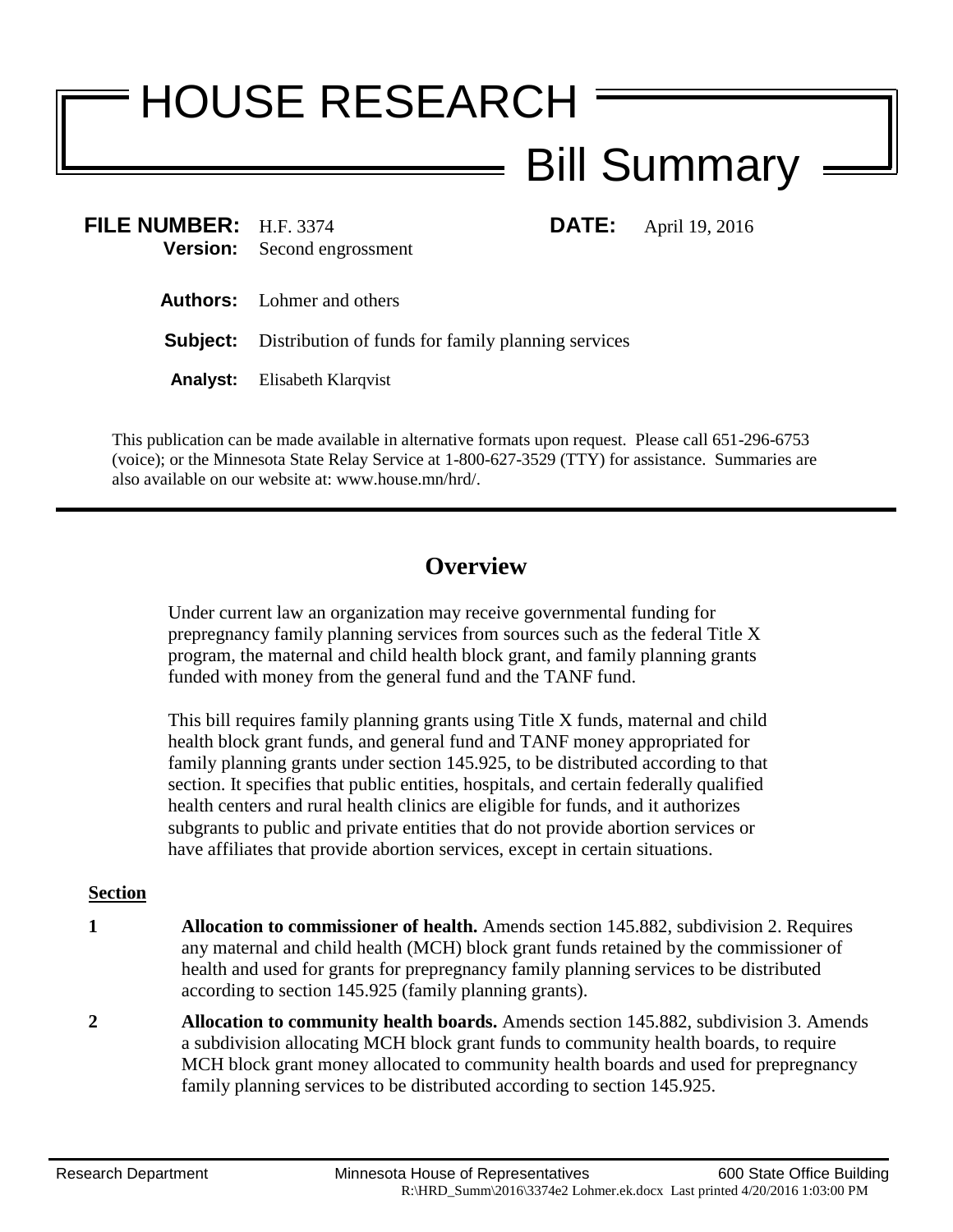#### **Section**

- **3 Use of block grant money.** Amends section 145.882, subdivision 7. Adds a cross-reference to a subdivision listing allowable uses of MCH block grant money that is allocated to community health boards to include MCH money distributed according to section 145.925.
- **4 Purpose.** Amends section 145.925, subdivision 1. Current law allows the commissioner of health to make grants to the listed entities to provide prepregnancy family planning services. This section requires the commissioner to make grants for family planning services; the list of entities eligible for grants is moved to subdivisions 1d and 1e in section 145.925.
- **5 Definitions.** Amends section 145.925, subdivision 1a. Adds definitions for the following terms: community health board, family planning, federally qualified health center, hospital, public health clinic, and rural health clinic.
- **6 Commissioner to apply for federal Title X funds.** Adds subdivision 1b to section 145.925. Requires the commissioner of health to apply for federal Title X funds in each grant cycle, beginning with the federal 2018 grant cycle. (Title X is a federal grant program administered by the Department of Health and Human Services, Office of Population Affairs, to fund family planning and related preventive health services to low-income individuals.)
- **7 State and federal funds distributed according to this section.** Adds subdivision 1c to section 145.925. Requires the commissioner to distribute the following funds according to this section: federal Title X funds received by the commissioner of health; money appropriated from the general fund or the federal TANF fund for family planning grants under this section; and MCH block grant money used for prepregnancy family planning services.
- **8 Distribution; eligible entities.** Adds subdivision 1d to section 145.925. Requires the commissioner to distribute funds as follows:
	- The commissioner shall distribute funds to public entities, including community health boards and public health clinics, that apply to the commissioner.
	- If any funds remain after the commissioner fulfills grant requests from public entities, the commissioner may distribute the remaining funds to hospitals, federally qualified health centers, or rural health clinics that provide comprehensive primary and preventive health care services and that apply to the commissioner for funds.
- **9 Subgrants from public entities.** Adds subdivision 1e to section 145.925. Allows a public entity that receives funds under subdivision 1d to distribute funds to other public or private entities to provide family planning services. Prohibits an entity from receiving a subgrant under this section if the entity provides abortion services or has an affiliate that provides abortion services, unless the entity or affiliate provides abortion services solely when the abortion is directly and medically necessary to save the life of the woman.
- **10 Reporting and publication of grant and subgrant recipients.** Adds subdivision 10 to section 145.925. Requires public entities to report to the commissioner each grant cycle on subgrant recipients and subgrant amounts. Also requires the commissioner to publish a list of all grant and subgrant recipients and grant and subgrant amounts on the department's Web site.